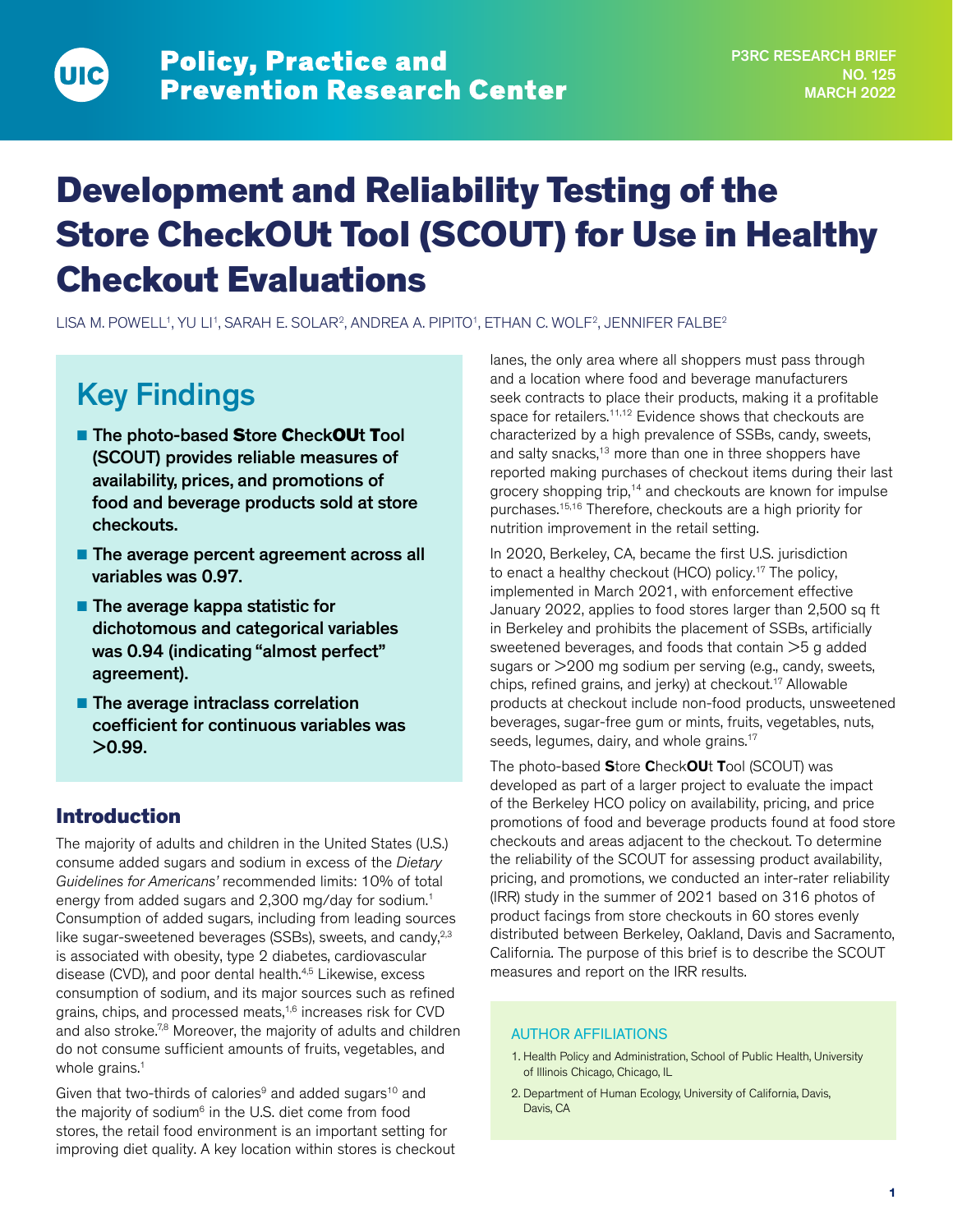## **Methods**

#### **Instrument and Measures**

The photo-based SCOUT, adapted from our prior work,<sup>18-21</sup> was designed to assess availability, pricing, and price promotions of food and beverage products found at food store checkout and in shopping areas adjacent to the checkout, including standalone displays and aisle endcaps. The SCOUT protocol requires that data are captured via photos for each product facing (i.e., place a product is stocked such as a shelf, slot, hook) at three randomly selected checkouts per store (or all checkouts if there are less than three), standalone displays between the checkouts and main aisles, and aisle endcaps near the checkout areas. Data collectors visit each store and take both wide-angled contextual and up-close detailed product photos at each store location so that location characteristics and product details can be coded from photos. Data collectors upload photos to the project's cloud-based drive.

Data on the location and characteristics of the location are coded for each product. The general location of each facing is coded as: checkout, aisle endcap (front, side/edge), product on floor (≤1 ft from aisle endcap), aisle parallel/perpendicular to checkout, and standalone display ( $>1$  ft from checkout and aisle endcap,  $\leq 1$ ft from checkout,  $\leq$ 1 ft from aisle endcap). If the product is displayed at checkout, characteristics include presence/ absence of a snaking checkout lane and self-checkout, and a categorical variable to classify product location at checkout: left side of the checkout lane (relative to where the consumer stands), right side of the checkout lane, endcap of checkout, endcap of snaking/funnel section of checkout, inside snaking/funnel section of checkout, above the conveyor belt, on the edge of the conveyor belt, below the register (e.g., shelf or display case below register), behind the register, on top of the register, on the counter near the register, basket or bin attached to lane, on the floor, or hanging above the counter. If the product is located on a shelf, regardless of store location, the total number of shelves and the shelf number for the product are coded.

From the product facing photos, the product category is recorded for both non-food/beverage products (e.g., gift card, magazine, office supply, hand sanitizer) and food and beverage products (e.g., fresh fruit, candy, gum, energy drink, water). Under the current protocol, coders select from 168 categories. For food and beverage products, product characteristics are coded including product brand (e.g., Coca Cola), product detail (e.g., Coke Zero), refrigeration (e.g. fridge/cooler, freezer, not refrigerated) and packaging information (e.g., multipack and number of items in multipack). Additionally, for beverages, container type is

recorded (e.g., plastic bottle, glass bottle, unclear bottle, can, box/carton, powder, bag/pouch). Data are coded for up to two package size units (e.g., ounces, milliliters, grams) and the corresponding numeric size.

With respect to promotions, products are coded as to whether they are part of a holiday themed display and whether the product itself is a holiday themed product. In terms of price promotions, indicators are recorded for each product to specify the presence of a current promotion, future promotion (e.g., take \$5 off your next purchase), and cross-promotion (e.g., a sale that offers a discount on a different product). For products that have a current promotion, sale type is recorded (for up to two sales) for each product. Sale types include: reduced price, quantity discount (reduced price conditional on purchase of a certain quantity), BOGO (buy any number get any number free), store coupon, manufacturer's coupon, instant rebate, and other. The regular price of each item and the sale price for items with a current promotion are also recorded.

#### **Reliability Study Design and Data Analysis**

To determine the SCOUT reliability for assessing product availability, pricing, and promotion, an IRR study was conducted based on images taken of 316 product facings at 60 stores. Each image contained one product facing. The facings represented different types of food and beverage (e.g., gum, candy, chips, sugary beverages, water) and non-food/beverage products. IRR was first assessed for product category, which included categories for type of food, beverage, or non-food/beverage item. Next, for products that were coded in the food and beverage categories, IRR was assessed for product brand, product detail, whether the product was refrigerated, container type (for beverages only), multipack information, product size and size unit, whether it was part of a holiday-themed promotion or was itself a holiday-themed product, whether it had a current, future or cross promotion, sale type, product price, and sale price. Two coders who were trained on the protocol coded the images independently.

Kappa statistics were used for the dichotomous and categorical variables. The kappa statistic is a robust measure of IRR for dichotomous or categorical variables and is a chance-adjusted measure of agreement.<sup>22</sup> Kappa statistics in the range of 0.81–1.00 are considered "almost perfect" agreement, 0.61–0.80 are considered "substantial" agreement, 0.41-0.60 are considered "moderate" agreement, 0.21–0.40 are considered "fair" agreement, 0.00-0.20 are considered "slight" agreement, and anything less than 0.00 is considered "poor" agreement.23 For kappa statistics, we excluded observations for dichotomous and categorical variables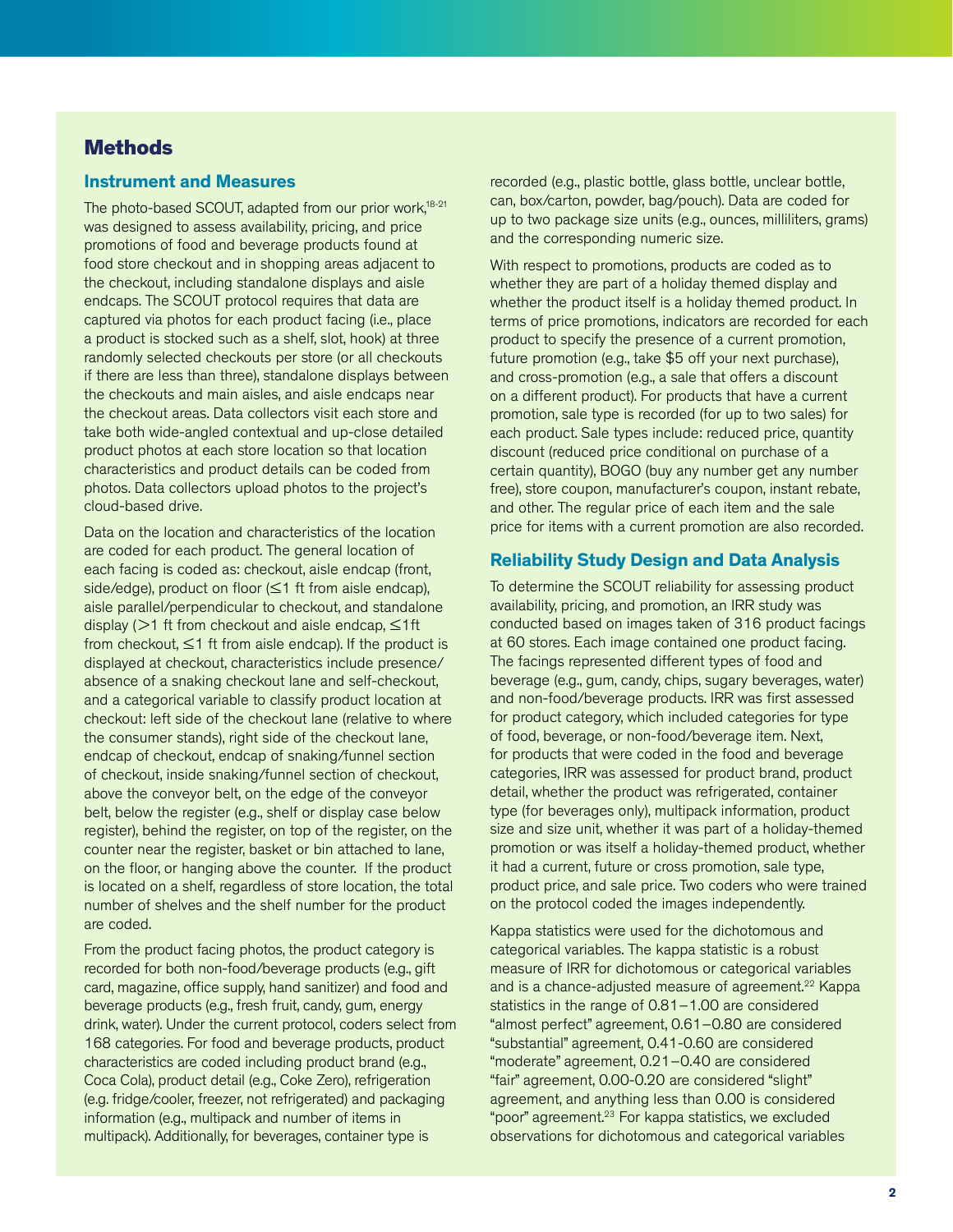with a highly skewed prevalence of one response category (i.e.,  $> 0.8$ ). One limitation of using kappa statistics is that if the distribution of a variable is highly skewed, the kappa statistic may be low because the chance level of agreement expected is very high.24 Thus, we only reported kappa statistics for variables that did not have an average prevalence of any response categories across the two coders exceeding 0.8. Two-way random intraclass correlation coefficients (ICCs) were used to assess IRR for the continuous variables. The ICC is only a valid measure of IRR when there is enough variation in the variable being assessed.<sup>25</sup> Percent agreement, the proportion of responses for a given measure where both data collectors agreed, was reported for all variables. Observations with missing values were excluded from this analysis. All data analyses were performed using Stata/SE 15.1.

Conditional sub-questions were assessed for reliability when coders agreed on the relevant parent questions. For analysis of drink package type, observations were included only if both coders agreed the product belonged to a beverage category. For the number of items in a multipack, observations were included only if both coders agreed the product was a multipack. For sale type and sale price variables, observations were included only if both coders agreed the product had a current price promotion. For analysis of package size, the numeric size was assessed only where the package unit

information for the product corresponded across coders. Note that for package size, coders were instructed to report up to two size and unit pairs for the size shown on the front of the product packaging. In instances where coders reported different product metrics that were both units of volume or weight (e.g., one coder reported in fluid ounces and the other in milliliters), the reported metrics were converted to a common metric for reliability analyses.

For current sale type measures, coders were instructed to report sale type information for up to two sales for each product. Seven binary variables were derived to reflect each specific sale type from all reported sales, and a reliability analysis was conducted on each of these binary variables. Additionally, because data were highly skewed for many of the sale types, we created a separate composite sale type variable at the level of each sale occurrence based on all reported sales and conducted a reliability analysis on this categorical variable.

For sale price measures, coders were instructed to report both numeric sale price and sale price text. In instances where there was only sale price text available for a product, coders were instructed to report the text, which we subsequently converted to a numeric value (e.g., "2 for \$1" would have an equivalent unit sale price of 50 cents). To ensure adequate variation for analyses, an overall ICC was calculated for sale price variables across all sale types.

## **Results**

The IRR results presented in Tables 1 and 2 show excellent agreement. The average percent agreement across all dichotomous, categorical, and continuous measures was 0.97 (not shown in tables), and the kappa statistics and ICC estimates all showed high inter-rater agreement. Among the 316 product facing images assessed from store checkout areas, 258 were for food or beverage products, and 58 were non-food/beverage product categories. The percent agreement for whether a product was classified as a food or beverage versus a non-food/beverage category was 100%. For the 258 food and beverage products, the tables present the IRR results for each of the product characteristics.

Table 1 presents the kappa statistic and percent agreement results for the dichotomous and categorical measures. As noted above, for kappa statistics, outcomes with highly skewed prevalence (i.e.,  $>0.8$ ) due to high expected agreement by chance were excluded; therefore, Table 1 reports fewer kappa compared to percent agreement statistics. For the dichotomous and categorical variables, the average percent agreement was 0.97 with a range from 0.86 to 1. The kappa statistics ranged from 0.86 to 1 with

an overall average kappa of 0.94, which indicates "almost perfect" agreement.23

The ICC estimates and percent agreement for the continuous price variables are reported in Table 2. The ICC estimates for both the regular and sale price measures were above 0.99, and the percent agreements were  $\geq$  0.94.

The primary analysis of the SCOUT IRR excluded observations with a missing value. That is, if one data enterer missed a variable (rather than the variable not being applicable to the product) while the other data enterer reported a value for that variable, the two observations were not assessed. However, in a sensitivity analysis, these observations were included and treated as disagreements in computing percent agreement and kappa statistics. Results from the sensitivity analysis found that the average percent agreement across all variables fell from 0.97 to 0.96 (average percent agreement was unchanged for the dichotomous and categorical variables and fell from 0.95 to 0.92 for the continuous variables), and the average kappa statistic remained the same.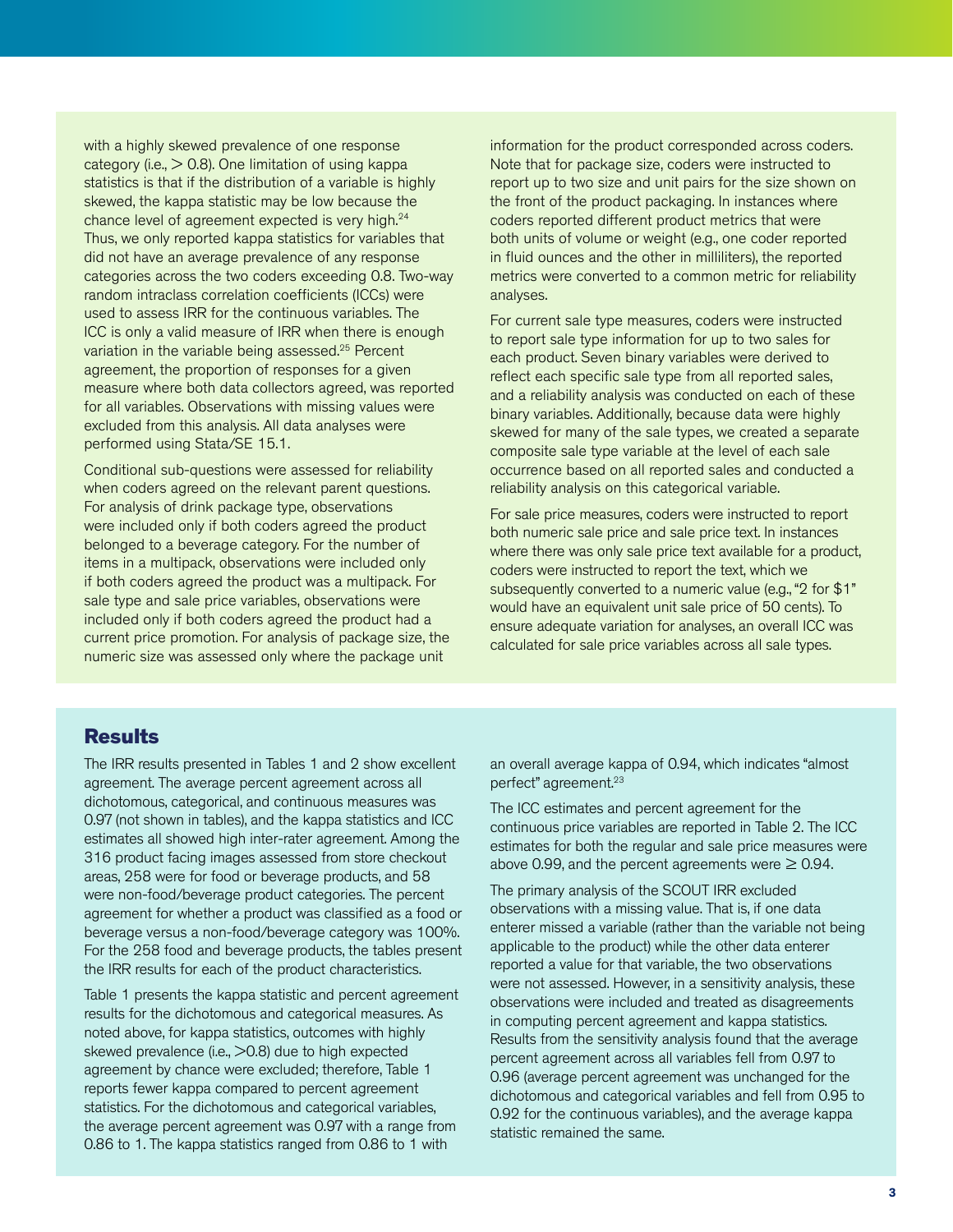| <b>CONTRACTOR</b>                         |                    |                          |              |
|-------------------------------------------|--------------------|--------------------------|--------------|
| <b>Key Characteristics</b>                | <b>Sample Size</b> | <b>Percent Agreement</b> | <b>Kappa</b> |
| <b>MEAN</b>                               |                    | 0.97                     | 0.94         |
| <b>Product Category: Food or Beverage</b> | 316                | 1.00                     | n/a          |
| <b>Product Category: Detail</b>           | 316                | 0.97                     | 0.97         |
| <b>Product Brand</b>                      | 250                | 0.94                     | 0.94         |
| <b>Product Detail</b>                     | 249                | 0.98                     | 0.98         |
| <b>Product Refrigeration</b>              | 258                | 0.97                     | n/a          |
| <b>Drink Product Container Type</b>       | 37                 | 0.97                     | 0.95         |
| <b>Multipack</b>                          | 257                | 0.96                     | n/a          |
| <b>Number of Products in Multipack</b>    | 32                 | 0.94                     | 0.93         |
| <b>Package Size Unit 1</b>                | 225                | 0.98                     | 0.96         |
| <b>Package Size 1</b>                     | 220                | 0.86                     | 0.86         |
| <b>Package Size Unit 2</b>                | 159                | 1.00                     | 1.00         |
| <b>Package Size 2</b>                     | 159                | 0.87                     | 0.87         |
| <b>Holiday Display</b>                    | 258                | 0.98                     | n/a          |
| <b>Holiday Product</b>                    | 258                | 0.98                     | n/a          |
| <b>Current Promotion Availability</b>     | 251                | 0.95                     | 0.89         |
| <b>Future Promotion Availability</b>      | 256                | 1.00                     | n/a          |
| <b>Cross Promotion Availability</b>       | 256                | 1.00                     | n/a          |
| <b>Sale Type: Reduced Price</b>           | 79                 | 0.96                     | 0.92         |
| <b>Sale Type: Quantity Discount</b>       | 79                 | 0.99                     | 0.97         |
| Sale Type: BOGO                           | 79                 | 1.00                     | n/a          |
| <b>Sale Type: Store Coupon</b>            | 79                 | 0.95                     | n/a          |
| <b>Sale Type: Manufacturer's Coupon</b>   | 79                 | 1.00                     | n/a          |
| <b>Sale Type: Instant Rebate</b>          | 79                 | 1.00                     | n/a          |
| <b>Sale Type: Other</b>                   | 79                 | 0.99                     | n/a          |
| Sale Type: Composite*                     | 85                 | 0.96                     | 0.94         |

TABLE 1 Kappa and Percent Agreement for Key Product Characteristics

Notes: n/a indicates not available because the kappa statistic was not computed due to highly skewed prevalence for the outcome. \*The Sale Type Composite measure is a summary categorical variable indicating the specific sale type for 85 sales for 79 products. The summary sale type composite variable was not included in the overall measure reported in this table because the overall measure includes the separate binary sale type measures.

| TABLE 2 Intraclass Correlation Coefficient (ICC) and Percent Agreement for Key |
|--------------------------------------------------------------------------------|
|                                                                                |

| <b>Key Characteristics</b> | <b>Sample Size</b> | <b>Percent Agreement</b> | <b>ICC</b> |
|----------------------------|--------------------|--------------------------|------------|
| <b>MEAN</b>                |                    | 0.95                     | 0.998      |
| <b>Regular Price</b>       | 148                | 0.95                     | 0.999      |
| <b>Sale Price</b>          | 81                 | 0.94                     | 0.997      |

## **Discussion**

The photo-based SCOUT provides highly reliable measures for examining retail and product characteristics including food and beverage availability, pricing, and promotions for products sold at and near store checkouts. The results from this IRR study showed that the average percent agreement across all variables was 0.97. The average kappa statistic for the dichotomous and categorical variables was 0.94 (and ranged from 0.86 to 1 indicating "almost perfect" agreement for all measures), and the ICC estimates for both continuous variables were  $>0.99$ .

The results from this study suggest that using this photo-based data collection method in store audits is a particularly reliable means for obtaining data on product availability, pricing, and promotions. The overall reliability estimates from this study are consistent with, and in most cases higher than, those that have been reported, on average, for a wide range of measures from store audit tools that rely on in-person coding.21,26-32 Previous reliability estimates pertaining specifically to characteristics of products available at checkout are limited and, while some found high reliability for checkout indicators (e.g., for GroPromo, the ICCs for number of checkout side or edge displays were 0.87 and 0.92 respectively),<sup>29</sup> in several cases, reliability was relatively low (e.g., for the  $CX<sup>3</sup>$ , ICC estimates for the presence of healthful and less healthful products next to the checkout counter were 0.47 and 0.67, respectively;<sup>28</sup> for the FEAD-N tool, the kappa statistic for presence of candy or gum at checkout was 0.28).30

Further, existing tools that do collect data on products found at checkout usually capture limited information that can only classify products broadly. The SCOUT captures detailed information on every product facing including brand and size which, in turn, allows researchers to undertake nutritional content analysis for each product.

The comprehensive data collection and high reliability of the SCOUT make it an ideal tool for assessing availability, pricing, and promotions of products sold at and near checkout and for evaluating policies aimed at improving the nutritional profile of products found at checkout.